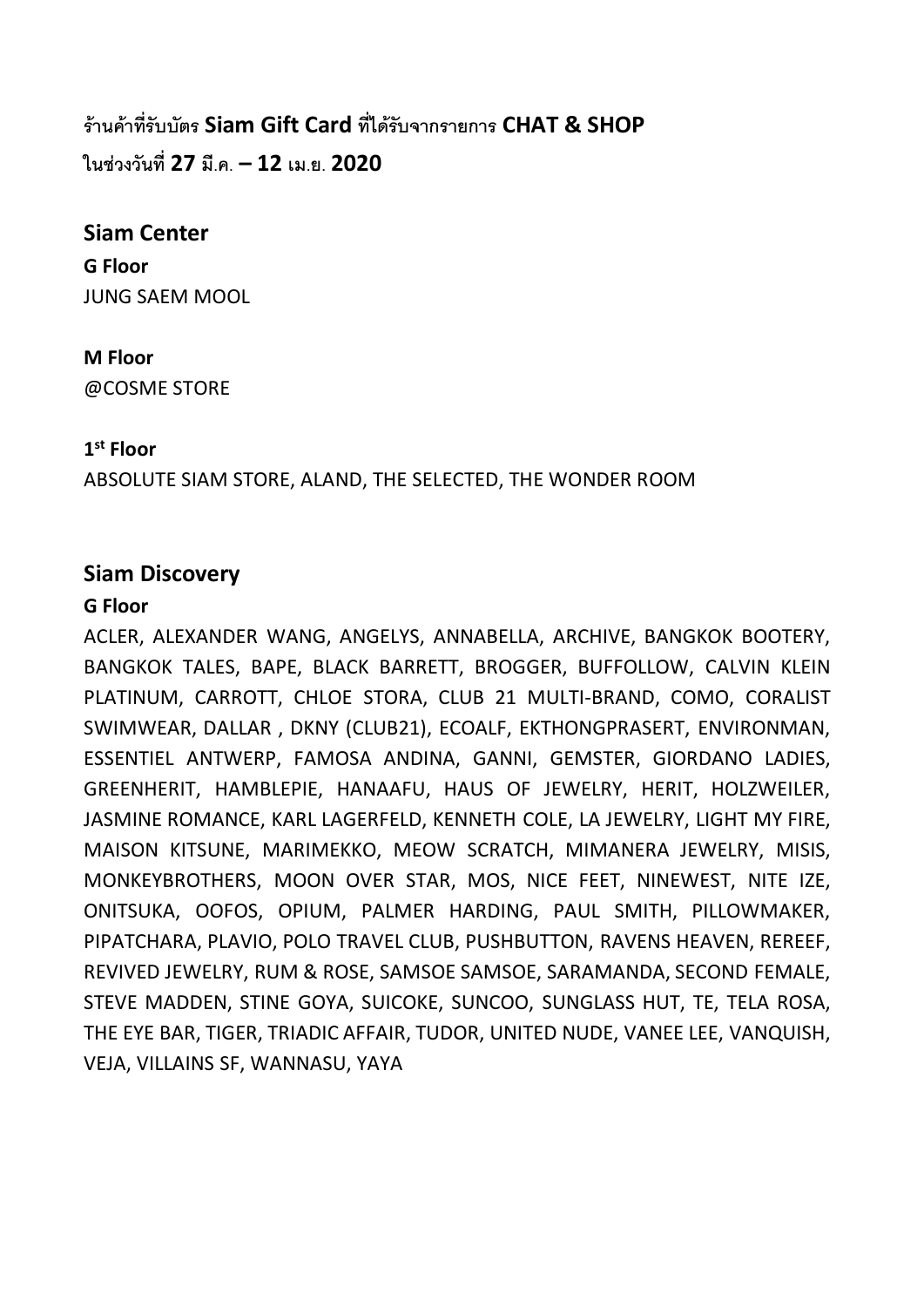### **M Floor**

ABC OF SOMETHING, ADER ERROR, ALBEDO, ALLTIMERS, ALPHA INDUSTRIES, AMBUSH, AMERICAN TOURISTER, ANNE KLEIN, ANOTHER WAY WE SPEAK, ARDEL DESIGN, ARNACADE, ARTOY, AVIATOR, AYTOPIA, B STORE, BALLY, BARBOUR, BLACK BARRETT, BLAKE KUWAHARA, BOBINO, BORN X RAISED, BUTTERGOODS, CAGGIONI, CALVIN KLEIN PLATINUM, CAPITANO, CARROTT, CAZAL, CHAOTIC, CLUB 21 MULTI-BRAND, CLUB21 EMPORIO ARMANI, CMG FASHION WATCH, COACH, COBALT WARDROBE MINISTRY, COLE HAAN, CORKCICLE, COVE, CRYSTAL FRUIT, DADDY OF THE MUSCLE ACADEMY, DAPPER SIG, DIESEL, DKNY WATCH, DOTCOMPANY, DOUCALS, DOUGHNUT, ECCO, ECHOLAC, ECOALF, EMPORIO ARMANI, FAB T-SHIRT, GEOX, HAMBLEPIE, HEAVY, HERSCHEL, HIP, HOLZWEILER, HUF, HUSH PUPPIES, IZIPIZI, JP TRAVEL, KENNETH COLE, KIKKERLAND, LEWIS N CLARK, LUIGI BATANI, MACRO POLO, MADE MASTER, MADMATTER, MAISON KITSUNE, MARIO MINARDI, MARVIS, MASTER PIECE, METICULOUS, MILANO, MIRA MADISON, MISS FLORA, MLB, MONTAGUT, MOOF49, MUAK, MY ESCAPE BAG, NANAMICA, NINE WEST, NITE IZE, NIXON, OLIVER SPENCER, OUTCAST SUPREME, PAUL SMITH, PILLOWMAKER, POLO TRAVEL CLUB, PORTER, PRIMURY, QUAD22, REVENGE STORM, SAMSOE SAMSOE, SAMSONITE, SARAMANDA, SEVENFRIDAY, SLEEVELESSGARDEN, SOLITAIRE, SOMETHING SIMPLE, SPEKTRE, STILL GOOD, SUICOKE, SUNGLASS HUT, TAVAT, THE ELECTRICIANZ, TIMEX, TOPMAN, TOUGH&TUMBLE, UNIVERSAL WORKS, UPWW, VEJA, VENACAVA, WANDERSKYE, Weekender, WOODENCITY, WRKROOM, YUGEN, ZACE, ZETTINO, ZIPPO

## **1st Floor**

ANELLO, BIRKENSTOCK, BRATPACK, BUFFOLLOW, CAMPER, CARROTT, CASE LOGIC, CASIO, CAZH, CHUMS, CILOCALA, CK JEANS, CKP, COLUMBIA, CROCS BY CRC, DEUTER, ELEMENT72, FILA, FITFLOP, FRED PERRY, FREEWATERS, GRANITE GEAR, GREENHERIT, HAVAIANAS, HEALTY BACK BAG, HOUDINI, HYDRO FLASK, KANKEN, KEDS, KHAKI BROS, LEE, LEVI'S, NATIVE, NEW BALANCE, ONITSUKA, OOFOS, OSPREY, PACSAFE BY STFS, POLO TRAVEL CLUB, PONY POP UP, PRO KEDS, RIP CURL, ROAV, RYU KOIZUMI, SALOMON, SCHOLL, SEA TO SUMMIT, SEEK, SKECHERS, SKELLY, SPERRY TOPSPIDER, TEVA, THULE, TIMBERLAND, TOMS, URFACE, VANQUISH, VON DUTCH, ZIBETH